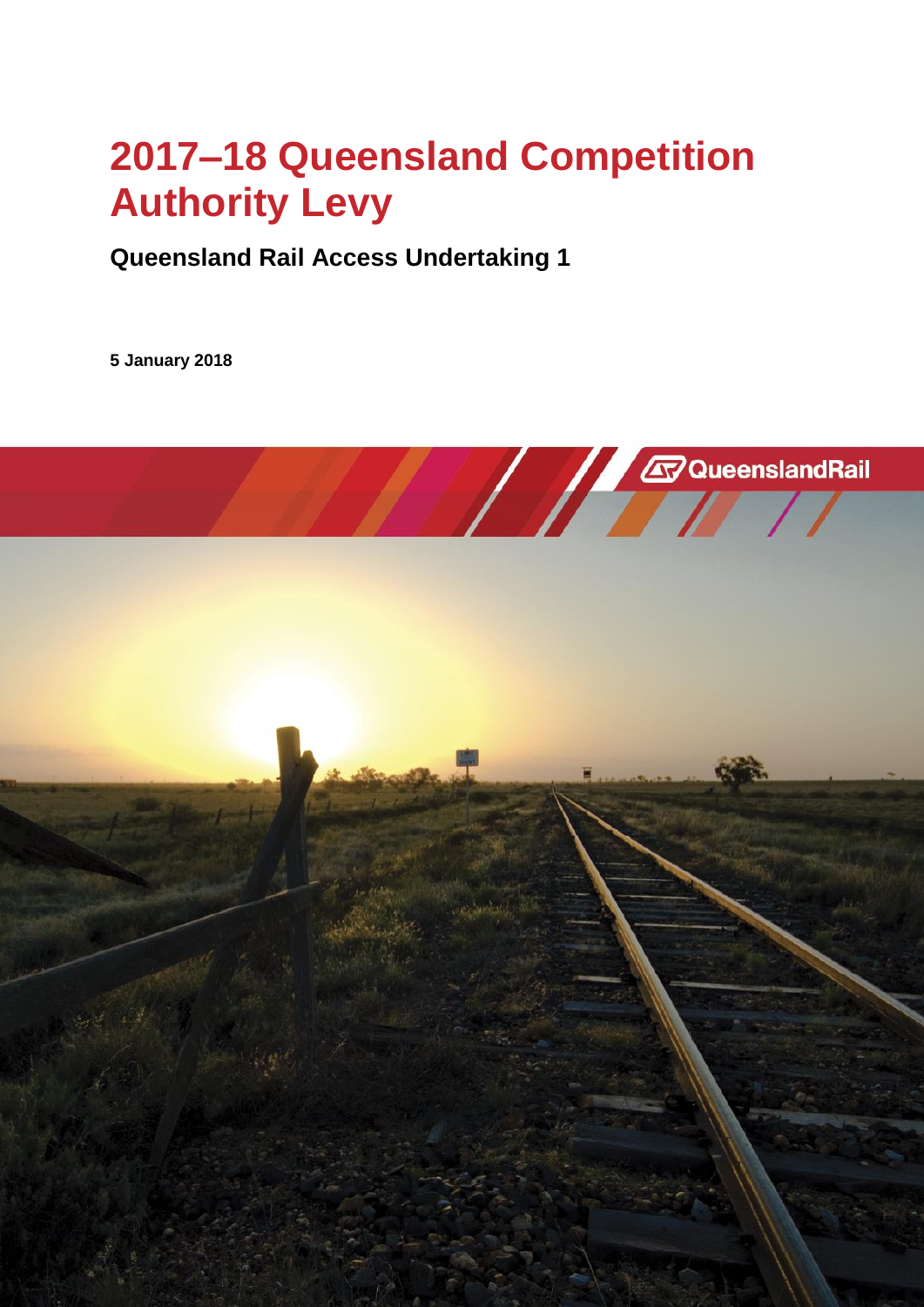

### **Table of Contents**

| Proposal to amend weightings for allocation of QCA Fees 2014-15 to 2017-18 6 |  |
|------------------------------------------------------------------------------|--|
|                                                                              |  |
|                                                                              |  |
|                                                                              |  |
|                                                                              |  |
|                                                                              |  |
| Attachment 4: QCA Papers supporting consideration of 2013DAU / 2015 DAU  14  |  |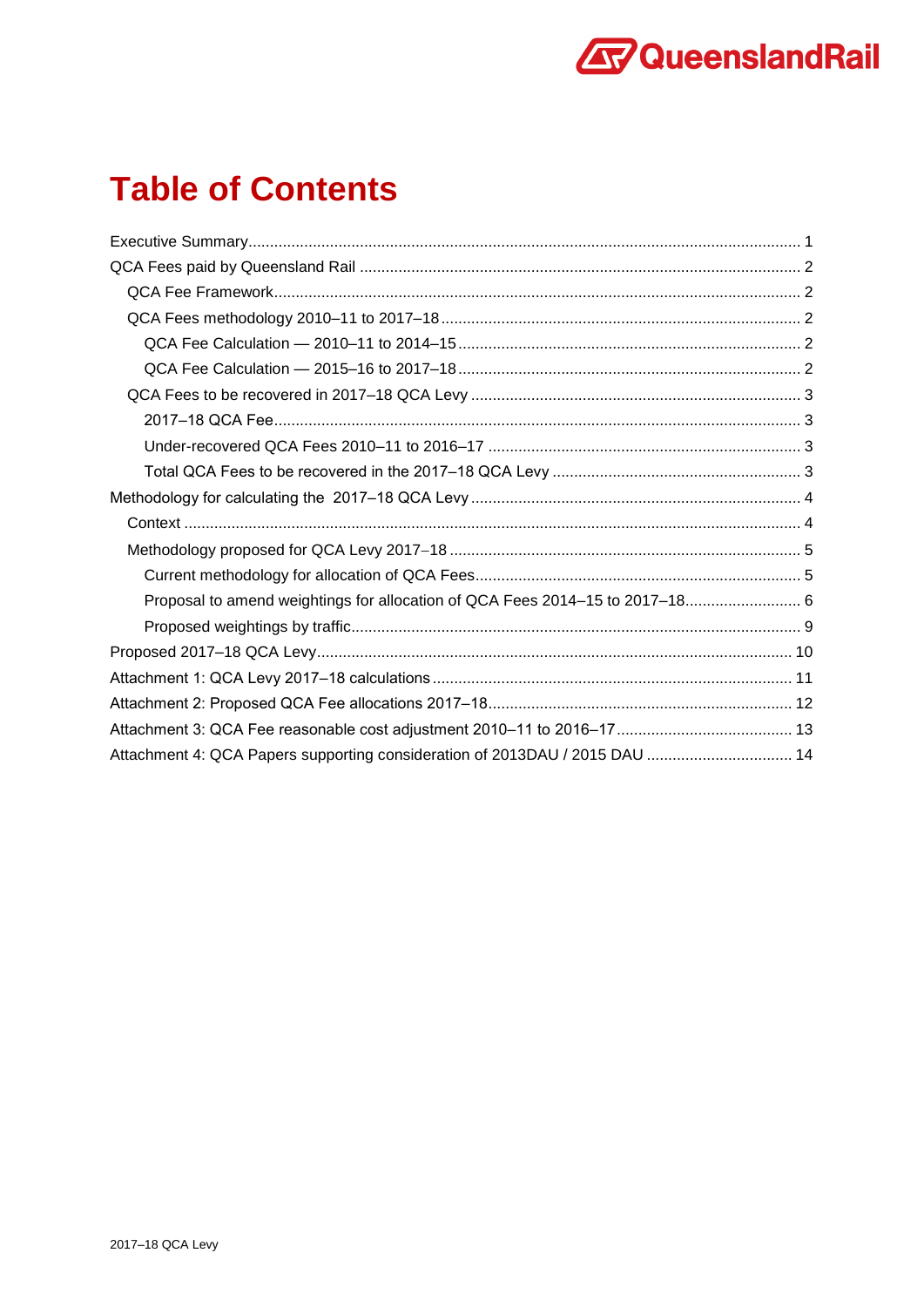## <span id="page-2-0"></span>**Executive Summary**

This submission seeks the Queensland Competition Authority's (QCA) approval for the 2017-18 QCA Levy to be applied to Queensland Rail's access charges, consistent with clause 3.7 of the Queensland Rail Access Undertaking 1 (AU1).

The QCA last approved changes to the QCA Levy in 2013-14. Since that time there has been changes made to the QCA's methodology for setting annual charges, and the full QCA Fees associated with the development of the AU1 have yet to be recovered from Access Holders.

The total amount of QCA Fees paid by Queensland Rail to be included in the 2017–18 QCA Levy in 2017-18 is \$2.213 million. This amount includes:

- \$198,000 for the 2017‒18 QCA Fee. *plus*
- an under-recovery of QCA Fees of  $$2.015$  million for the period 2010-11 to 2016-17.

As part of the proposal for setting the 2017–18 QCA Levy, Queensland Rail is seeking the QCA's approval to change to the weightings to be applied to the recovery of the QCA Fee to better reflect the 'beneficiary pays' principle.

Queensland Rail considers the changes are necessary to the historical cost allocation methodology to avoid non-coal traffic cross-subsidising coal traffic for the recovery of QCA's Fees which appear to be attributable wholly to the movement of coal on the West Moreton Network.

Specifically, Queensland Rail is proposing that a higher proportion of the QCA's Fees be recovered from the movement of West Moreton coal, particularly in 2014–15 and 2015–16, as a proportion of the QCA's costs can be directly attributable to issues specifically related to West Moreton coal tariffs in these years. It is also proposed that a higher proportion of the QCA's costs be allocated to West Moreton coal on an ongoing basis, with a higher level of the QCA's ongoing functions associated with monitoring ongoing compliance with AU1 (and associated costs) directly related to this system.

As the QCA has commenced a second undertaking process, Queensland Rail does not propose to smooth the recovery of QCA Fees over future years, but is proposing to recover all costs in 2017–18. The proposed 2017–18 QCA Levy by Train Service type is set out in Table 1.

| <b>TRAIN SERVICE</b>                                          | <b>PROPOSED</b><br><b>2017-18 QCA LEVY</b> |
|---------------------------------------------------------------|--------------------------------------------|
| West Moreton System Coal (\$/net tonne)                       | \$0.31825                                  |
| Freight & Minerals — Mount Isa (\$/'000 gtk)                  | \$0.03447                                  |
| Freight & Minerals — North Coast & West Moreton (\$/'000 gtk) | $-$0.00394$                                |
| Passenger (\$/track km)                                       | \$0.00019                                  |

#### Table 1: Proposed QCA Levy 2017-18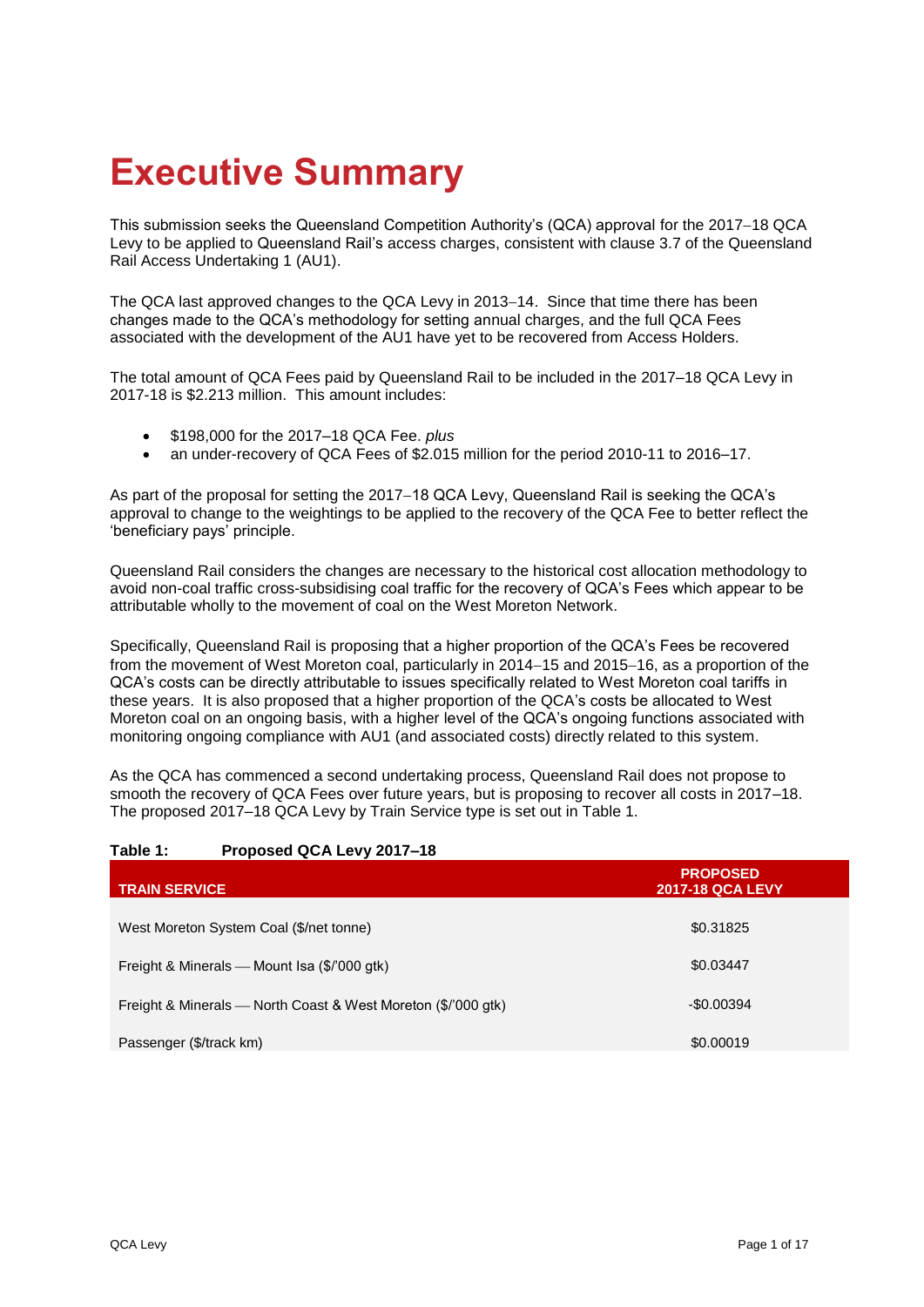## <span id="page-3-0"></span>**QCA Fees paid by Queensland Rail**

### <span id="page-3-1"></span>**QCA Fee Framework**

Section 3 of the *Queensland Competition Authority Regulation 2007* (the Regulation) entitles the QCA to charge fees for providing a service or performing a function set out in Schedule 1 of the Regulation provided the amount charged:

- (a) is considered to be reasonable by the QCA; and
- (b) is not more than the reasonable cost of providing the service or performing the function.

The QCA performs functions which are within the scope of Schedule 1 of the Regulation. These services include the development or amendment of an access undertaking, disputes relating to an access undertaking, arbitrations and monitoring compliance with an access undertaking.

The fees to be paid to the QCA for general regulatory services by a regulated entity that is the subject of the QCA's fee charging regime are calculated by the QCA based on its estimate of the actual cost of performing the functions in respect of that particular entity over the coming 12 months.<sup>1</sup>

### <span id="page-3-2"></span>**QCA Fees methodology 2010–11 to 2017–18**

#### <span id="page-3-3"></span>**QCA Fee Calculation — 2010–11 to 2014–15**

For the five financial years, 2010-11 to 2014-15, the annual QCA Fee charged to Queensland Rail was calculated based upon the QCA's estimate of its annualised actual cost of performing functions for Queensland Rail for that five year period.

At the end of the five year period the QCA undertook a reconciliation of the costs levied through the QCA Fee against its actual costs. The difference (under or over) was to be determined at the end of this period and either recovered from Queensland Rail, or refunded to Queensland Rail.

The QCA determined an under-recovery of its costs at the end of 2014–15 for the five years period of \$547,073. This amount was included in a QCA Fee adjustment paid by Queensland Rail.

#### <span id="page-3-4"></span>**QCA Fee Calculation — 2015–16 to 2017–18**

From 1 July 2015, the QCA changed its five year annualised approach, and now estimates the QCA Fee prior to commencement of each financial year.

The QCA Fee for a given financial year is now based on 90 per cent of the QCA's estimated annual cost of undertaking its functions for the regulated entity. After the end of the financial year, the QCA undertakes a reconciliation of the levied costs against its actual expenditure incurred for services listed in the Regulation, with any difference (under or over) to be reconciled with the regulated entities.

 $^1$  QCA Fee Framework 2015-16, 1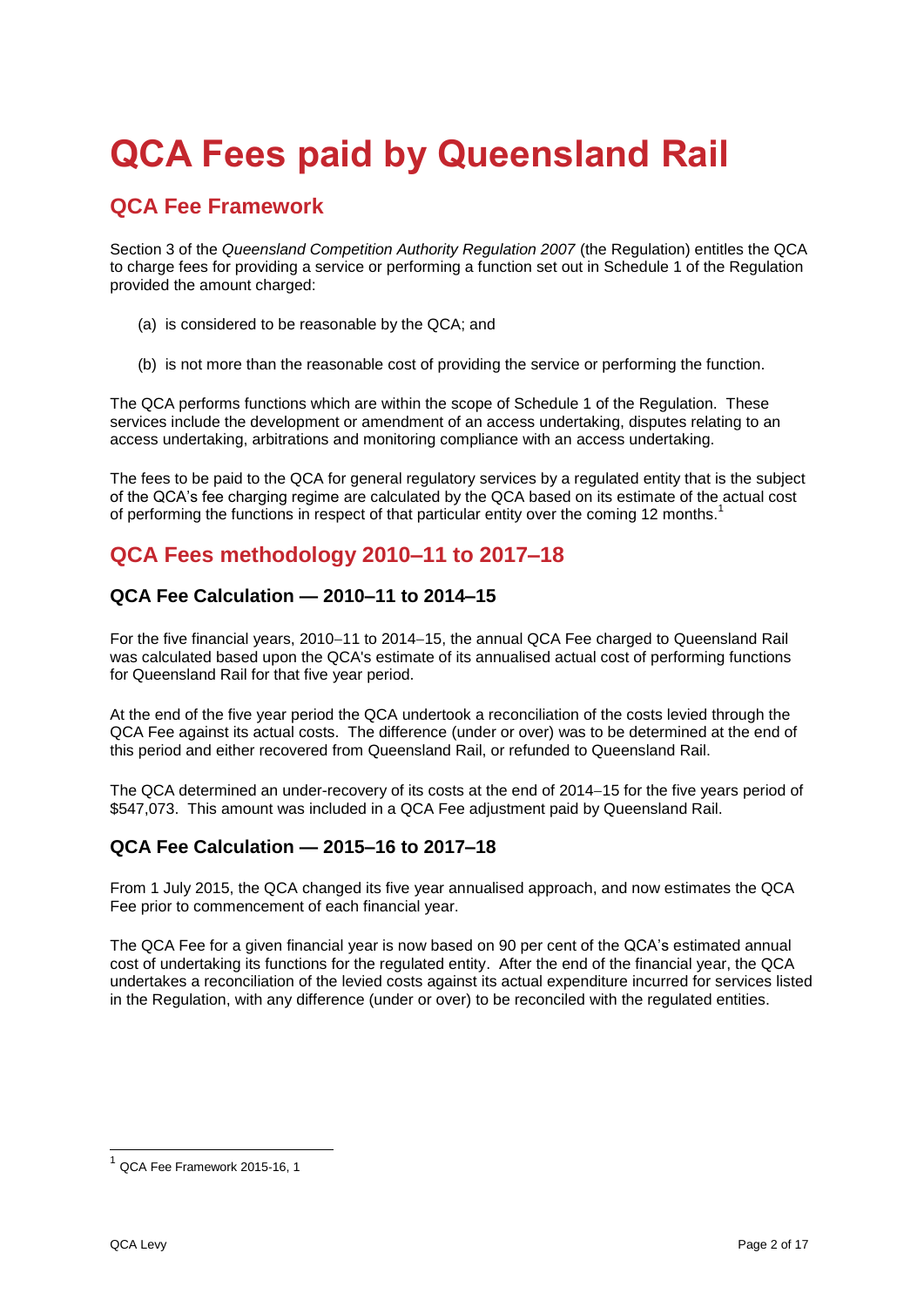### <span id="page-4-0"></span>**QCA Fees to be recovered in 2017–18 QCA Levy**

#### <span id="page-4-1"></span>**2017‒18 QCA Fee**

The 2017–18 QCA Fee has been estimated by the QCA as \$198,000. Queensland Rail is seeking to recover this amount in the 2017-18 QCA Levy.

#### <span id="page-4-2"></span>**Under-recovered QCA Fees 2010–11 to 2016–17**

The QCA has not approved an amendment to the QCA Levy since 2013–14. $^2$  Queensland Rail has been collecting the QCA Levy from Access Holders at the rate approved by the QCA in 2013–14, escalated by the Consumer Price Index.

However, there is now an accumulated under-recovery of QCA Fees as at 30 June 2017, which Queensland Rail is also seeking to recover in 2017–18. The under-recovery has occurred due to:

- (a) the additional QCA Fee for the 2010–11 to 2014–15 period, to true-up the under-recovery of QCA costs;
- (b) the increased QCA Fees during the QCA's consideration of the 2013 Draft Access Undertaking and 2015 Draft Access Undertaking.

The QCA Fees paid by Queensland Rail, by year and Queensland Rail's recovery of these costs through the QCA Levy are shown in Table 2.

For 2017-18, Queensland Rail is proposed to 'true-up' an accumulated under-recovery of QCA Fees of \$2.015 million for the period 2010-11 to 2016-17.

#### **Table 2: QCA Fees versus QCA Levy recovered — 2010‒11 to 2016‒17**

|                       | 2010-11    | $2011 - 12$ | $2012 - 13$ | $2013 - 14$ | 2014-15     | 2015-16       | 2016-17   | Total        |
|-----------------------|------------|-------------|-------------|-------------|-------------|---------------|-----------|--------------|
| QCA reasonable costs  | \$368,462  | \$534.562   | \$763.748   | \$670.627   | \$1,284,673 | \$2.454.632   | \$487.034 | \$6.563.738  |
| QCA Levy Received     | \$128.325  | \$644.178   | \$865.610   | \$579.828   | \$836.626   | \$760.452     | \$732.886 | \$4,547,904  |
| Over (under) recovery | (S240.137) | \$109.616   | \$101,862   | \$90,799    | (\$448,047) | (\$1,694,180) | \$245,852 | (S2,015,834) |

<span id="page-4-3"></span>*Source: Queensland Rail*

#### **Total QCA Fees to be recovered in the 2017‒18 QCA Levy**

The total amount of QCA Fees to be recovered in 2017–18 is \$2.213 million, which includes the \$198,000 2017-18 QCA Fee and \$2.015 million under-recovery of access charges between 2010-11 to 2016‒17.

 $\overline{a}$ 

 $^2$  Queensland Rail had an approved access undertaking 2008AU which expired on 30 June 2015. In April 2015, Queensland Rail lodged a draft amending access undertaking (DAAU) with the QCA seeking to extend the 2008AU's term to 30 June 2016. However, due to QCA considerations relating to the AU1 approval process, the QCA decided not to approve the DAAU. Without an approved access undertaking, there was no mechanism to seek the QCA's approval for revised levies for the period 1 July 2015 to 11 October 2016.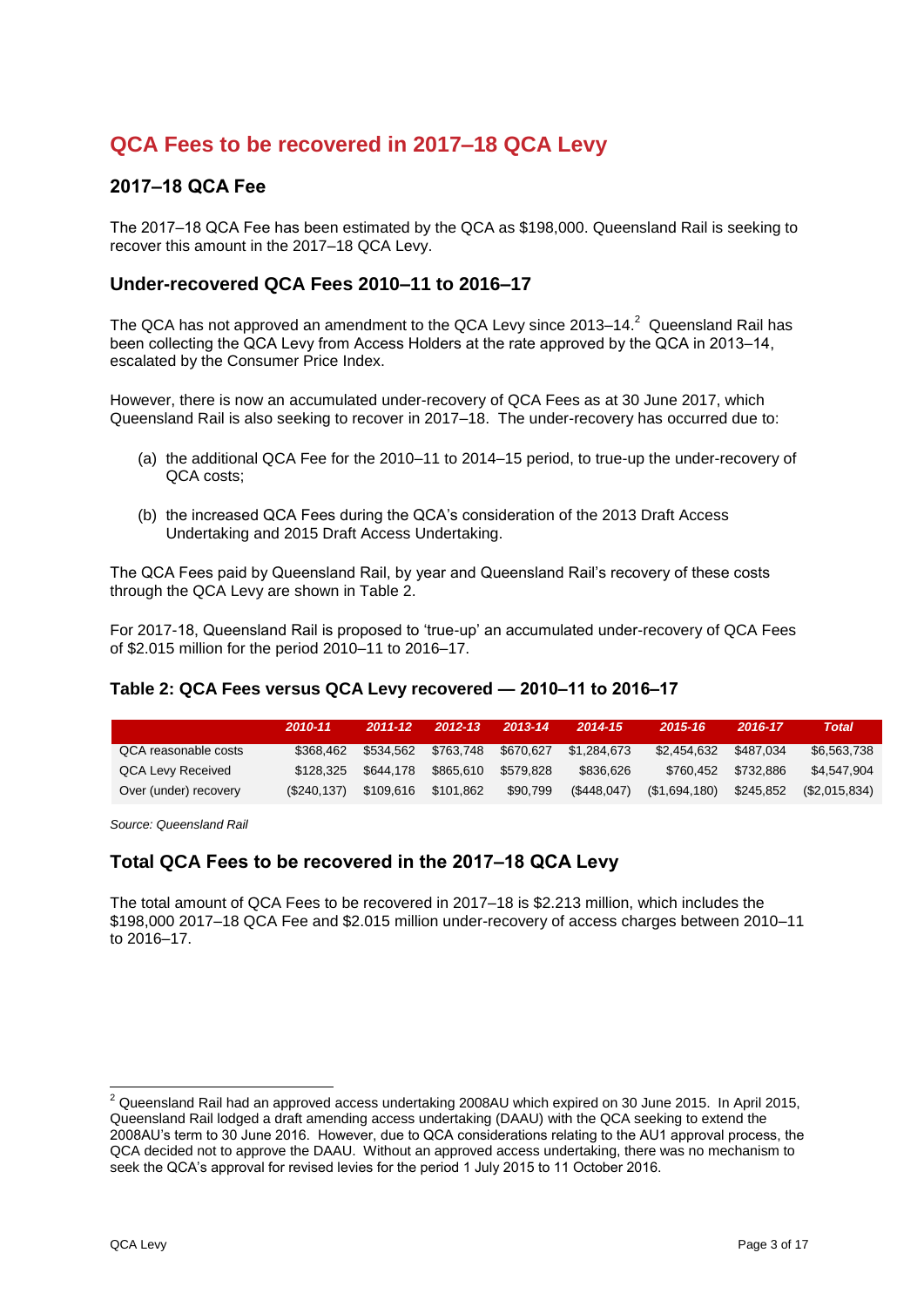## <span id="page-5-0"></span>**Methodology for calculating the 2017‒18 QCA Levy**

### <span id="page-5-1"></span>**Context**

Clause 3.7 of the Queensland Rail's Access Undertaking 1 (AU1) states that:

*An Access Charge for a Train Service may include a QCA Levy component to be collected for the QCA by Queensland Rail. This component will, where applicable, be determined from year to year based on the QCA Levy levied by the QCA to Queensland Rail and allocated amongst Train Service types in a manner approved by the QCA.* 

The QCA's Fee Framework 2015-16 states that all fees levied in respect of general regulatory services will be eligible for pass through to customers in prices where ever the QCA has responsibility for these pass throughs. $3$ 

The pass-through of regulatory fees is consistent with the broader 'beneficiaries pays' principle. The principle that beneficiaries of government regulation should pay for that regulation was among the findings of the 2002 Productivity Commission *Report Cost Recovery by Commonwealth Government Agencies*, which preceded the introduction of the QCA Fee in 2003. The report found that where possible, cost recovery arrangements should apply to specific activities or products noting:

*"The 'beneficiary pays' principle has been widely cited as a major rationale for developing and implementing cost recovery. It is based on the notion that those that benefit from the provision of a particular activity or product should pay for it. This has both economic and equity dimensions. It encourages those who benefit from the activity or product to recognise that there are resource costs involved."<sup>4</sup>*

*"Regulatory activities for which cost recovery is appropriate are generally those that have a direct link to a particular group of identifiable users or beneficiaries (industry, consumers or others), such as product assessments, licensing and monitoring."<sup>5</sup>*

*"In most cases it is simpler and more cost effective to charge the producer of the regulated product through either a direct fee-for-service, or an industry levy. Firms can then pass on some or all of this charge to purchasers, down the production chain to final consumers."<sup>6</sup>*

Consistent with the above, Queensland Rail has sought to identify which Train Services attracted the greatest QCA's costs during AU1's approval process, and have allocated costs on that basis. Queensland Rail has not been provided with the QCA's actual cost allocations and so has based the QCA Levy allocations on an estimate of the QCA's activities.

 $\overline{\phantom{a}}$  $^3$  QCA Fee Framework 2015-16, p 2

<sup>4</sup> Productivity Commission, *Cost Recovery by Government Agencies* , August 2001, Part 1 p. 15

<sup>5</sup> Productivity Commission, *Cost Recovery by Government Agencies*, August 2001, Part 1 p. 157

<sup>6</sup> Productivity Commission, *Cost Recovery by Government Agencies*, August 2001, Part 1 p. 173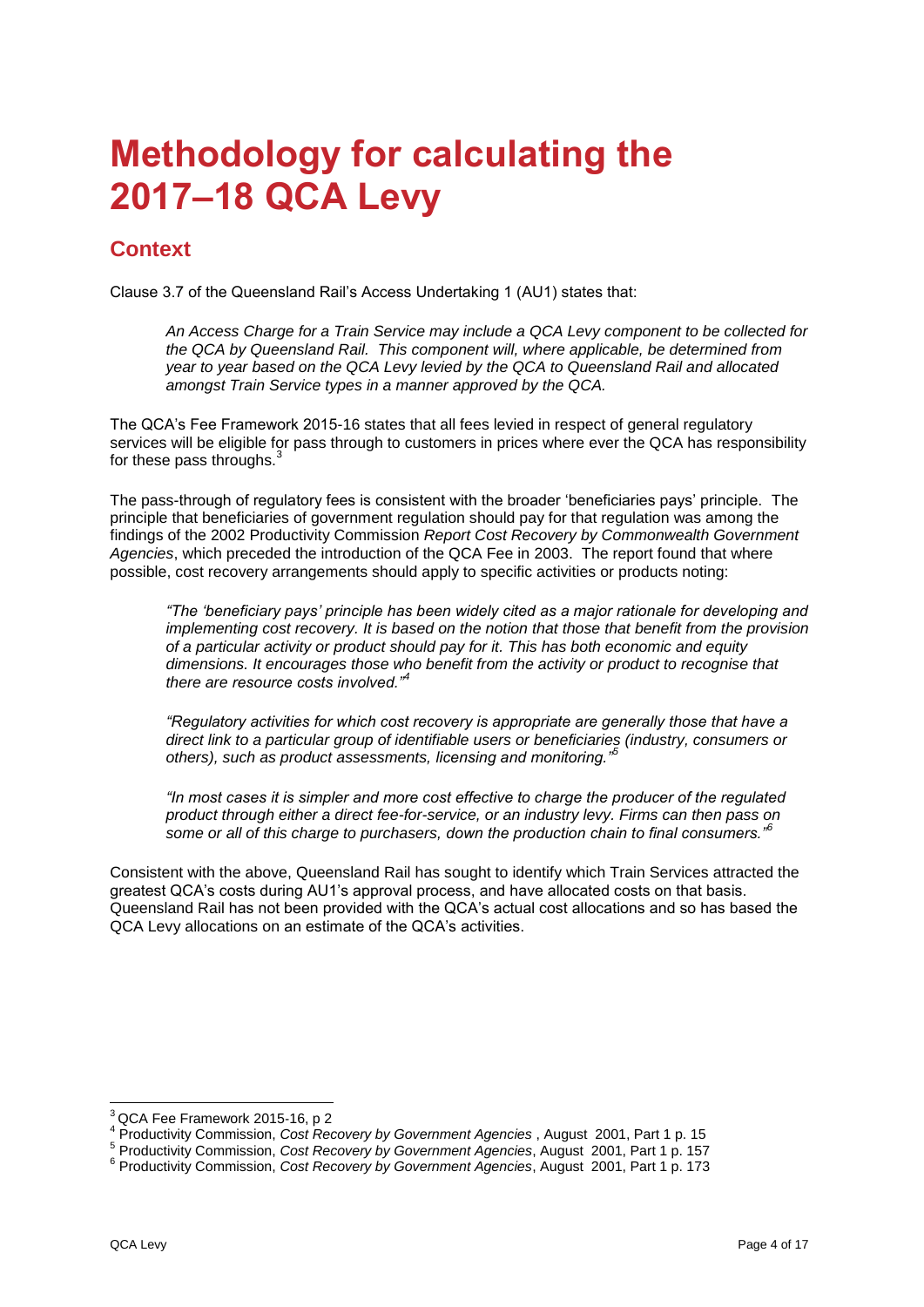### <span id="page-6-0"></span>**Methodology proposed for QCA Levy 201718**

#### <span id="page-6-1"></span>**Current methodology for allocation of QCA Fees**

The methodology for the allocation of QCA Fees between Train Service types was approved by the QCA in 2011–12. The 2011-12 methodology simplified the prior approach to allocating costs by adopting a weighted gross tonne kilometres (gtks) methodology, but generally reflected that cost allocations that has been previously applied.

The approved weightings for allocation of the QCA Fees are set out in Table 3 and the resulting allocation of costs to system in Table 4.

#### Table 3: GTK weightings for recovery of the QCA Fee by Train Service type 2010-11 to **2013‒14**

| <b>TRAIN SERVICE TYPE</b> | <b>WEIGHTING</b> |
|---------------------------|------------------|
| West Moreton Coal         | 3.00             |
| Freight & Minerals        | 1.00             |
| Long Distance Passenger   | 1.00             |

Note:

1. The weighting of three applied to West Moreton Coal largely addressed the shorter distance travelled by each Train Service, with the average service generating lower gtks per path than a service on the North Coast or Mount Isa systems.

#### **Table 4: Percentage recovery of QCA Fee by Train Service type 2010‒11 to 2013‒14**

|                                         | 2010-11 | $2011 - 12$ | $2012 - 13$ | $2013 - 14$ |
|-----------------------------------------|---------|-------------|-------------|-------------|
| Western Moreton Coal                    | 32.8%   | 34.5%       | 34.4%       | 33.5%       |
| Freight & Minerals - Mount Isa          | 25.5%   | 31.3%       | 29.0%       | 27.4%       |
| Freight & Minerals - NCL & West Moreton | 38.3%   | 30.7%       | 33.5%       | 36.1%       |
| Passenger                               | 3.4%    | 3.4%        | 3.2%        | 3.0%        |
| <b>Total</b>                            | 100.0%  | 100.0%      | 100.0%      | 100.0%      |

The effect of this historic allocations is that Freight & Mineral Train Services on the North Coast Line (NCL) and West Moreton Networks make a larger contribution to the recovery of the QCA Fees than West Moreton Coal and Freight & Minerals — Mount Isa.

For the reasons set out in section 3.2.2, Queensland Rail does not consider that the historic approach to the allocation of the QCA Fees to different Train Services be reflective of the allocation of the reasonable costs incurred by the QCA by Train Service type.

 $^7$  In 2010–11, Queensland Rail had proposed to increase the allocation of costs to coal traffic to 60 percent however, the QCA did not support this approach as it considered that the majority of its work in that period would be related to the approval of an undertaking that would apply to all tariff and was specifically applicable to coal traffic.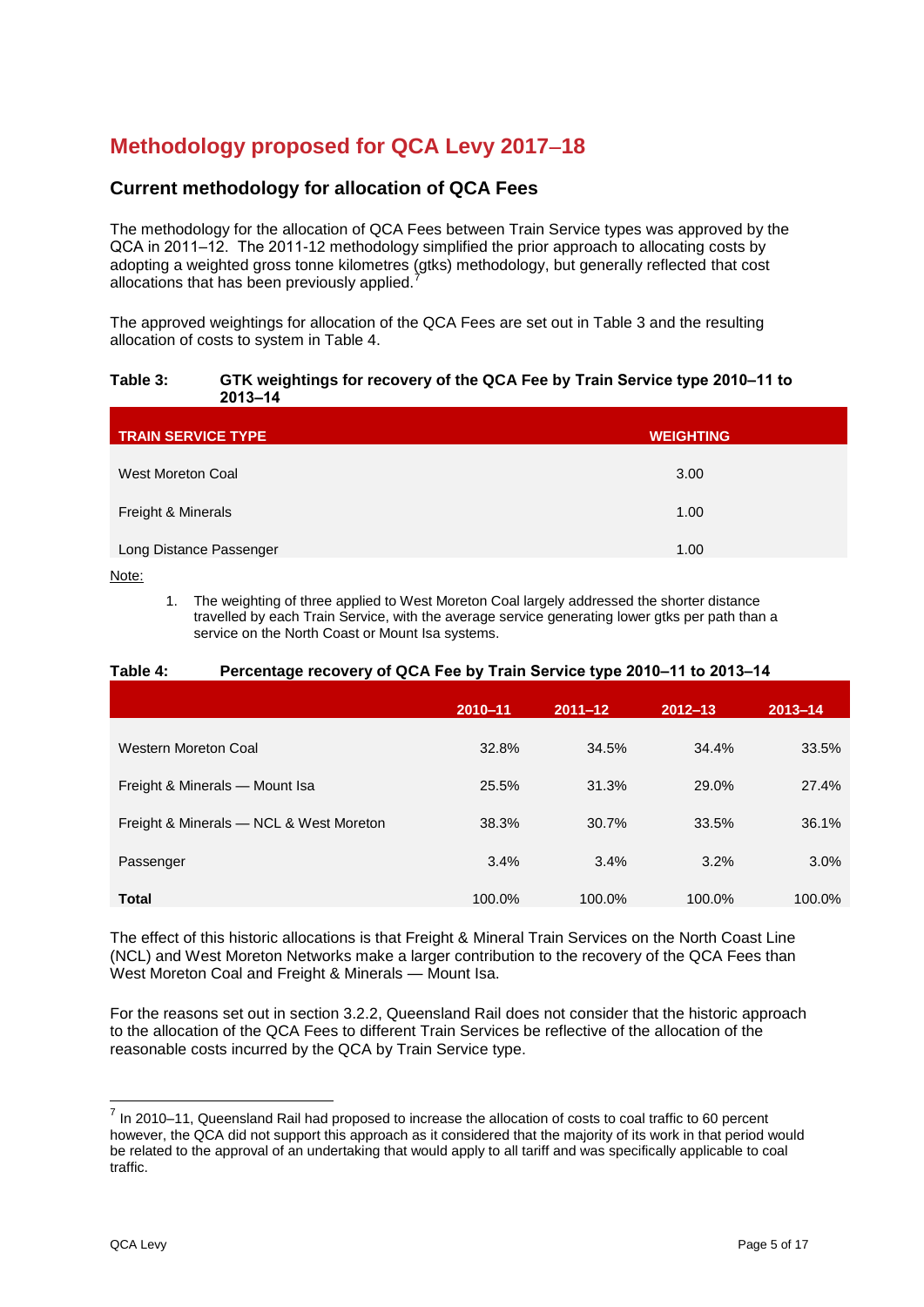#### <span id="page-7-0"></span>**Proposal to amend weightings for allocation of QCA Fees 2014–15 to 2017–18**

In March 2012, Queensland Rail lodged a draft access undertaking (the 2012 DAU) which sought to replace the undertaking that had been developed when Queensland Rail had been a part of the integrated QR National Limited, which including what is now Aurizon Network.

Queensland Rail submitted replacement DAUs in February and June of 2013 and 2015. The QCA approved AU1 on 11 October 2016. In approving AU1, the QCA considered a range of issues including:

- the arrangements for setting reference tariffs for coal traffic on the West Moreton/Metropolitan **Networks**
- the process for the negotiation of access (including allocation of capacity), including a dispute resolution process
- pricing rules, including definitions of floor and ceiling prices, limits on price differentiation and the insertion of renewal provisions
- operating requirements associated with the provision of access to the network, including consideration of network management principles and the operating requirements manual.
- quarterly and annual reporting requirements, to improve the transparency of information available to Access Seekers and Holders
- a new standard access agreements, which included a tripartite agreement, so that end users could hold access rights.

The additional costs incurred by the QCA during its consideration of AU1 can be seen in Chart 1.

**Chart 1: QCA reasonable costs 2010‒11 to 2016‒17 (\$ million)**

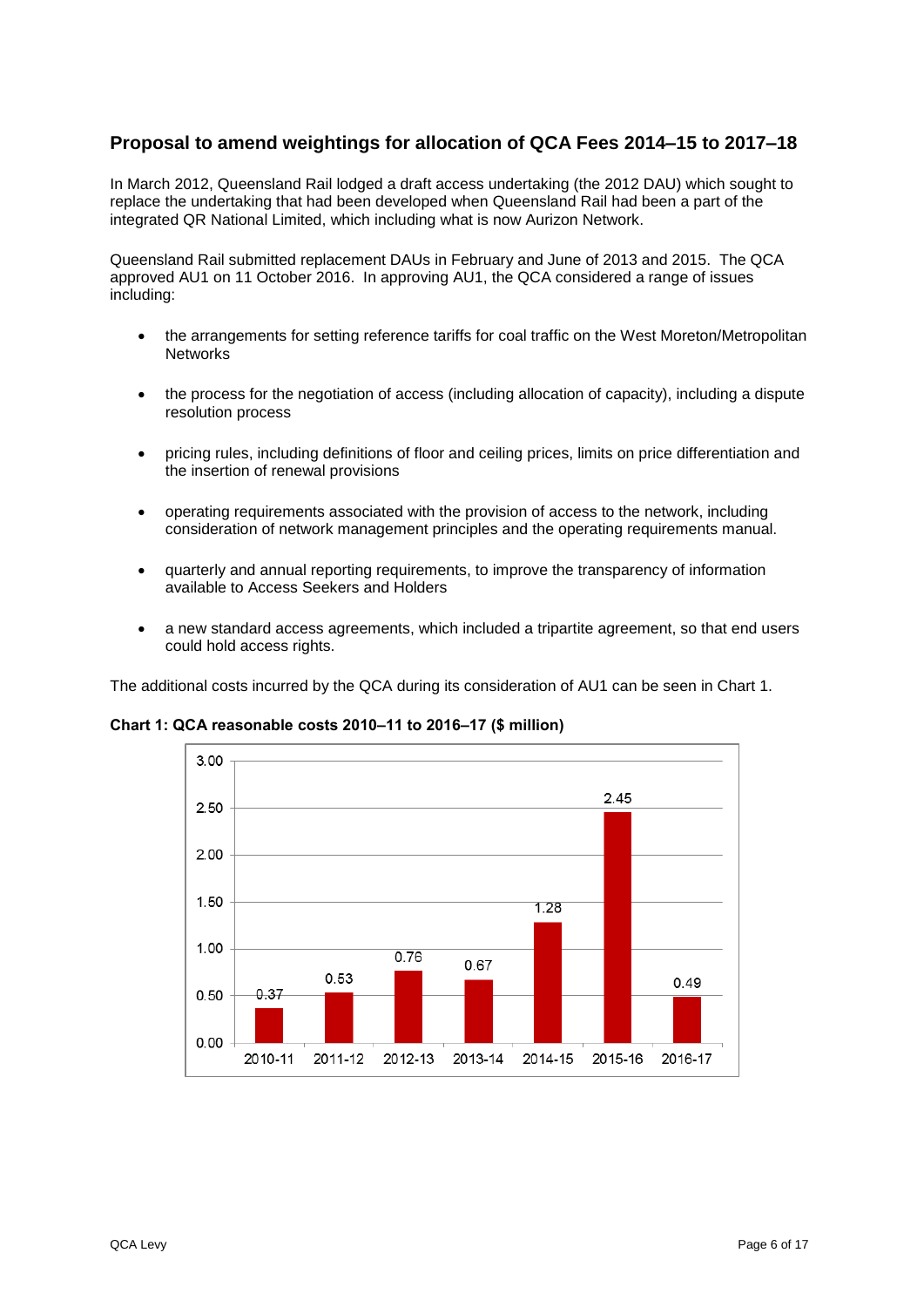#### **Allocation to West Moreton Coal**

Queensland Rail considers that the QCA's assessment of issues associated with coal reference tariffs for the West Moreton/ Metropolitan Network was one of the most significant drivers of the costs underpinning the QCA Fee for the 2014–15 and 2015–16.

Significant sections of the QCA's Draft and Final Decisions on AU1 addressed matters affecting coal traffics including:

- the West Moreton and Metropolitan Networks' Regulatory Asset Base
- maintenance, operational and capital expenditure for the West Moreton and Metropolitan Networks, including allocation of costs to reference tariffs
- treatment of the adjustment charge (West Moreton and Metropolitan Networks)
- other coal traffic matters.

Coal traffics were also major beneficiaries of the QCA's review. Amongst other things, the QCA's Final Decision required Queensland Rail to pay an adjustment charge of \$34 million (including interest) to coal carrying traffic on the West Moreton/Metropolitan Networks.

In addition to benefiting from matters specifically relating to the West Moreton Network, coal traffics also benefited from the general, non-coal specific provisions of the access undertaking that apply to all traffics such as the negotiation process, the Network Management Principles, the Standard Access Agreement and new reporting requirements.

While Queensland Rail does not have the information to definitively estimate the quantum of the QCA's Fees that are directly attributable to West Moreton coal traffic, Queensland Rail notes that all of the 16 papers commission by the QCA between May 2014 and June 2016 supported the QCA's consideration of coal services on the West Moreton Network (Attachment 4). Similarly, many of the submissions made to the QCA for its consideration dealt with issues related to the West Moreton Coal tariff.

Queensland Rail is proposing that the percentage of the QCA Fee to be recovered from the West Moreton system coal carrying tariff be increased to around 65% for 2014–15 and 2015–16 compared to the QCA Levy to the average 34% in 2010-11 to 2013-14.

For 2016–17 and 2017–18, Queensland Rail is proposing that West Moreton Coal be allocated around 46‒48% of the QCA Fees. While Queensland Rail does not have information about the allocation of the QCA's costs between the functions it performs for Queensland Rail, activities such as assessment of endorsed variation events (for reference tariffs) and the review of capital expenditure for the West Moreton Regulated Asset Base are wholly attributable to West Moreton Coal.

Queensland Rail considers it reasonable that a higher percentage of the QCA's ongoing costs also be allocated to West Moreton Coal.

#### **Allocation to Mount Isa Freight and Minerals**

Queensland Rail Freight and Minerals traffics on the Mount Isa Network receive the benefits of regulation from AU1 through negotiation process, pricing rules, operating requirements associated with the provision of access to the network, including consideration of network management principles and the operating requirements manual, performance reporting and the development of a standard access agreement.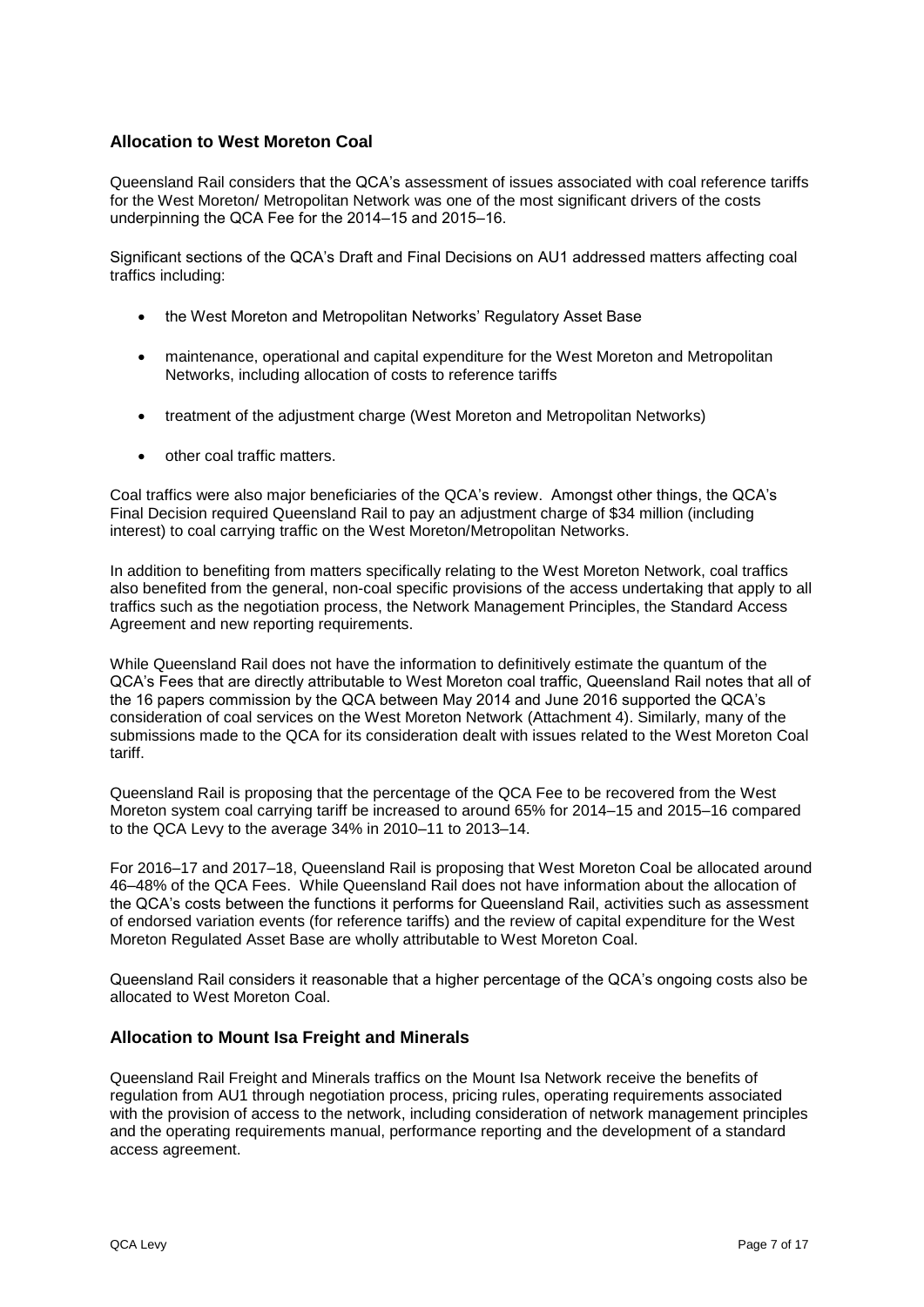AU1 also considered some specific issues for traffic types on the Mount Isa Line such as access renewal rights for coal-carrying and other bulk-mineral carrying train services dealt with issues to avoid asset stranding for end-customers with sunk investment in mining and other activities. These issues are more particular to the Mount Isa Line than the highly contested general freight services on the North Coast Line.

Given this, Queensland Rail proposes to a slightly higher weighting for the Mount Isa Line gtks than those on the North Coast Line.

#### **Allocation to North Coast Line and West Moreton Freight and Minerals**

Queensland Rail Freight and Minerals traffics on the North Coast Line and West Moreton system receive the benefits of regulation from AU1 through negotiation process, pricing rules, operating requirements associated with the provision of access to the network, including consideration of network management principles and the operating requirements manual, performance reporting and the development of a standard access agreement.

However, unlike coal on the West Moreton Network and the movement of bulk commodities on the Mount Isa Line, most of the freight moved on the North Coast Line is in direct competition with road transport. Queensland Rail's access charges on the North Coast Line are limited by the market price that rail can charge relative to road transport. This also limits the capacity of train operators to pass through and recover the costs of the QCA Levy from end customers.

Queensland Rail does not propose to change the weight applied to the North Coast Line and proposes that around 15% to 22% of the QCA Fees be recovered from North Coast Line traffic, compared to the 30% to 38% under the current allocations.

#### **Allocation to Long Distance Passenger**

Queensland Rail has not proposed a change to the allocation of QCA Fees to long distance passenger services, although notes that the primary emphasis of AU1 is on the provision of freight services.

#### **Allocation to other Train Services**

Queensland Rail does not propose to allocate the recovery of QCA Fees to other Train Services such as movement of grain on the South West, West and Central West Networks and the movement of general freight on the Central West Network.

These Train Services are heavily contestable with road, with limited ability to pass through the costs. The traffic volumes are also very low, seasonal and cannot be reliably forecast from year to year. Many of these services operated on an ad hoc basis.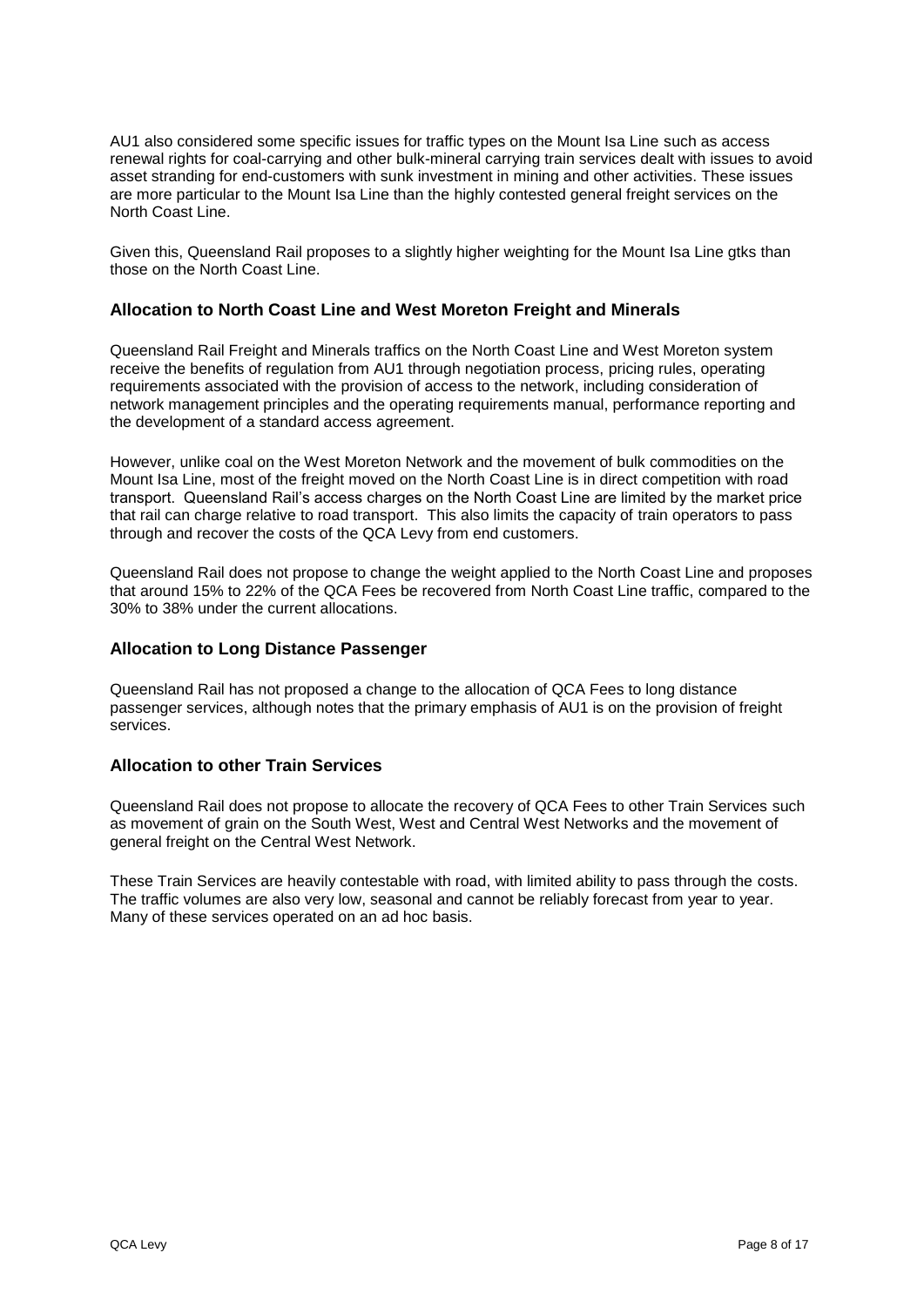#### <span id="page-10-0"></span>**Proposed weightings by traffic**

Taking into consideration the issues above, Queensland Rail proposes the following weights, and resulting percentages be applied to the recovery of the QCA Fees by Train Service types for the period 2014-15 to 2017-18.

#### **Table 5: Proposed weightings for recovery of the QCA Fee by Train Service type**

|                                                      | Weighting               | Weighting               |
|------------------------------------------------------|-------------------------|-------------------------|
| <b>Train Service type</b>                            | $2014 - 15 - 2015 - 16$ | $2016 - 17 - 2017 - 18$ |
| West Moreton Coal                                    | 14                      | 6                       |
| Freight & Minerals - Mount Isa                       | 1.5                     | 1.5                     |
| Freight & Minerals - North Coast Line & West Moreton | 1.0                     | 1.0                     |
| Long Distance Passenger                              | 1.0                     | 1.0                     |

#### **Table 6: Percentage recovery of QCA Fee by Train Service type 2014‒15 to 2017‒18**

|                                         | $2014 - 15$ | $2015 - 16$ | 2016-17 | $2017 - 18$ |
|-----------------------------------------|-------------|-------------|---------|-------------|
| Western Moreton Coal                    | 63.8%       | 65.6%       | 48.3%   | 45.7%       |
| Freight & Minerals - Mount Isa          | 19.2%       | 19.0%       | 27.4%   | 29.9%       |
| Freight & Minerals - NCL & West Moreton | 15.2%       | 14.0%       | 22.3%   | 22.4%       |
| Long distance passenger                 | 1.7%        | 1.3%        | 2.0%    | 2.0%        |
| <b>Total</b>                            | 100.0%      | 100.0%      | 100.0%  | 100.0%      |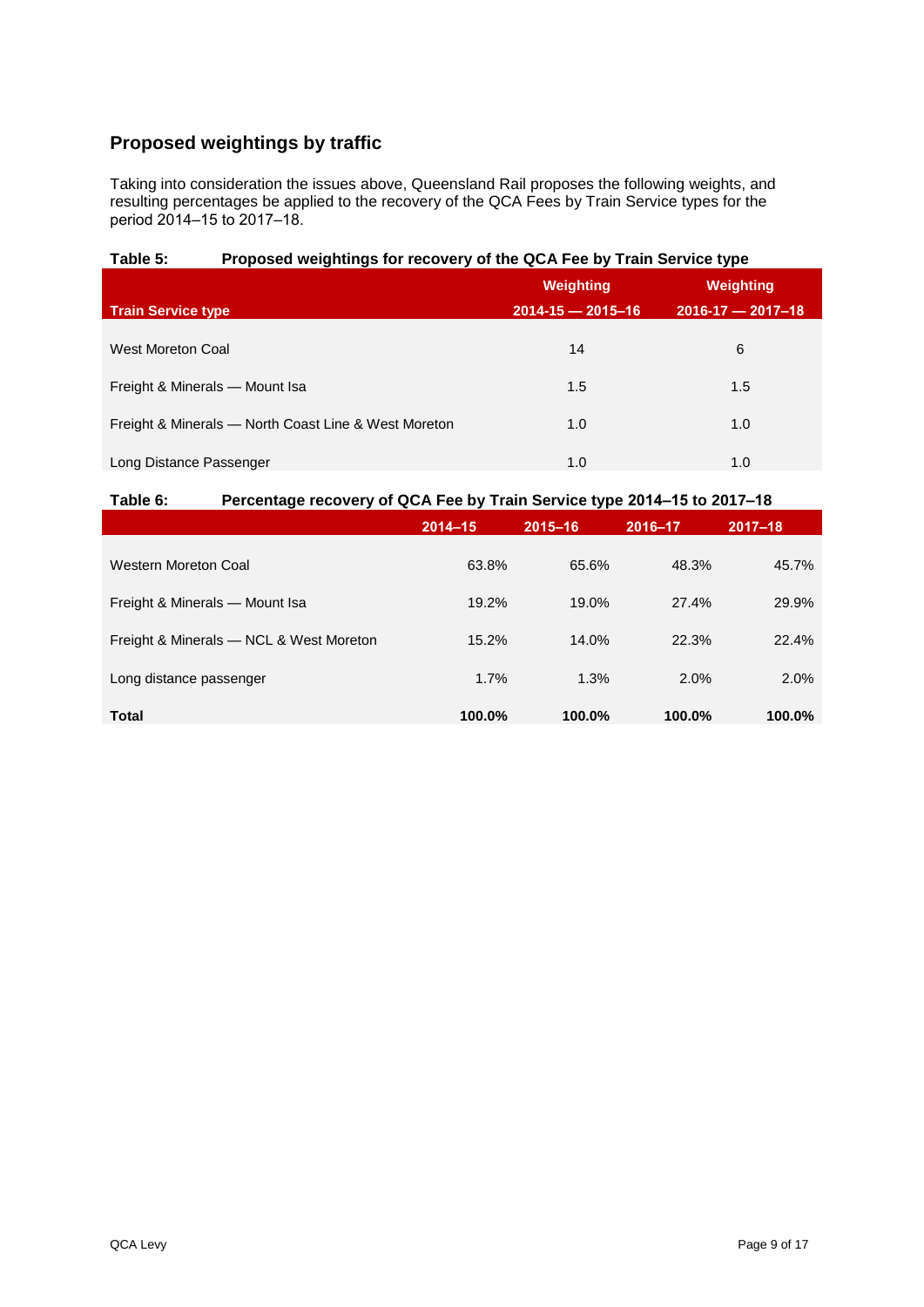## <span id="page-11-0"></span>**Proposed 2017–18 QCA Levy**

The proposed 2017–18 QCA Levy by Train Service is set out in Table 7. Attachments 1 to 3 set out the calculations for allocation the QCA Levy, including the allocation of costs to systems based on the revised allocations for 2014–15 to 2017–18

#### Table 7: Proposed QCA Levy 2017-18

| <b>TRAIN SERVICE</b>                                          | <b>PROPOSED</b><br><b>2017-18 QCA LEVY</b> |
|---------------------------------------------------------------|--------------------------------------------|
| West Moreton System Coal (\$/net tonne)                       | \$0.31825                                  |
| Freight & Minerals — Mount Isa (\$/'000 gtk)                  | \$0.03447                                  |
| Freight & Minerals — North Coast & West Moreton (\$/'000 gtk) | $-$0.00394$                                |
| Passenger (\$/track km)                                       | \$0.00019                                  |

As the QCA has commenced a second undertaking process, Queensland Rail does not propose to smooth the recovery of QCA Fees over future years, but is proposing to recover all costs in 2017-18. Recovery in 2017–18 avoids the under-recovery of costs into future years, and better balances the recovery of costs from the users most likely to be the beneficiaries of the QCA's considerations of the AU1 process.

Queensland Rail notes that the significant increase in the QCA Levy for the West Moreton System Coal in 2017–18 due to the higher allocation of costs than under the previous methodology. Queensland Rail notes that this cost impost should be for a single year and that other systems do not experience a price shock. For the North Coast Line, the 2017–18 QCA Levy is -\$0.004, taking into account the level of recovery in previous years.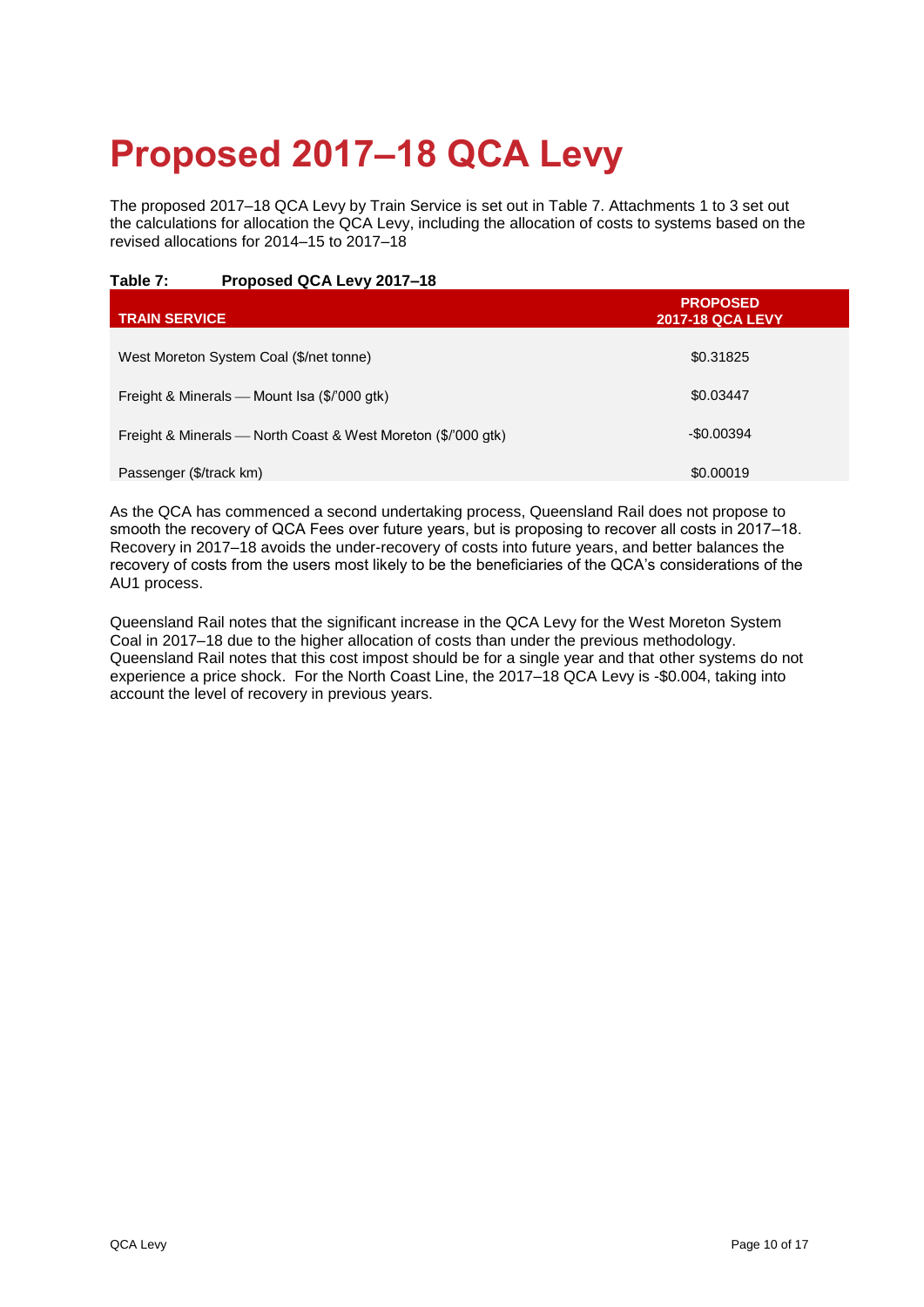## <span id="page-12-0"></span>**Attachment 1: QCA Levy 2017‒18 calculations**

#### **VOLUME FORECASTS\***

| <b>Traffic Type</b>                                                                          | <b>Net Tonnes</b>                                  | 000 Gtks                                 | <b>Tkm</b> |                |           |
|----------------------------------------------------------------------------------------------|----------------------------------------------------|------------------------------------------|------------|----------------|-----------|
| West Moreton System Coal                                                                     | 6,426,880                                          |                                          |            |                |           |
| Freight & Minerals - Mt Isa                                                                  |                                                    | 5,599,136                                |            |                |           |
| Freight & Minerals - NCL & West Moreton                                                      |                                                    | 6,283,437                                |            |                |           |
| Passenger                                                                                    |                                                    |                                          | 1,614,763  |                |           |
| Gtk and tkm forecasts only include the following areas:                                      |                                                    |                                          |            |                |           |
| System                                                                                       |                                                    | Geographical Area                        | Areas      |                |           |
| North Coast Line                                                                             | Nambour to Cairns (excl. Callemondah to Rocklands) |                                          | 5,7,8      |                |           |
| Mt Isa Line                                                                                  | Stuart to Mt Isa - Flynn to Phosphate Hill         |                                          | 9          |                |           |
| West Moreton System                                                                          | Rosewood to Toowoomba - Toowoomba to Miles         |                                          | 2,3        |                |           |
| <b>QCA FEES</b>                                                                              |                                                    |                                          |            |                |           |
| QCA Fee 2017/18 (excluding GST)                                                              | \$<br>198,000                                      | QCA Costs 2010/11 - 2016/17 (excl GST)   |            | \$             | 6,563,738 |
|                                                                                              | \$                                                 | Less QCA Levy Received 2010/11 - 2016/17 |            |                | 4,547,904 |
| Total Standard Fees (excluding GST)                                                          | \$<br>198,000                                      | Total Adjustments to be Applied          |            | \$<br>\$       | 2,015,834 |
|                                                                                              |                                                    |                                          |            |                |           |
| <b>QCA Fee Allocator</b>                                                                     | Percentage                                         | <b>QCA Fee Base Amount</b>               |            |                | Amount    |
| West Moreton System Coal                                                                     | 45.7%                                              | West Moreton System Coal                 |            | \$             | 90,429    |
| Freight & Minerals - Mt Isa                                                                  | 29.9%                                              | Freight & Minerals - Mt Isa              |            | \$             | 59,234    |
| Freight & Minerals - NCL & West Moreton                                                      | 22.4%                                              | Freight & Minerals - NCL & West Moreton  |            | \$             | 44,316    |
| Passenger                                                                                    | 2.0%                                               | Passenger                                |            | \$             | 4,020     |
| Total                                                                                        | 100.0%                                             | Total                                    |            | \$             | 198,000   |
| Freight & Minerals - Mt Isa<br>Freight & Minerals - NCL & West Moreton<br>Passenger<br>Total |                                                    |                                          |            |                |           |
|                                                                                              |                                                    |                                          |            |                |           |
| QCA Reasonable Costs Adjustments 2010/11 to 2016/17                                          |                                                    | <b>With Adjustments</b>                  |            |                |           |
| West Moreton System Coal                                                                     | 1,954,898<br>\$                                    | West Moreton System Coal                 |            | \$             | 2,045,327 |
| Freight & Minerals - Mt Isa                                                                  | \$<br>133,742                                      | Freight & Minerals - Mt Isa              |            | \$             | 192,976   |
| Freight & Minerals - NCL & West Moreton                                                      | -\$<br>69,093                                      | Freight & Minerals - NCL & West Moreton  |            | -\$            | 24,777    |
| Passenger                                                                                    | -\$<br>3,712                                       | Passenger                                |            | \$             | 308       |
| Total                                                                                        | \$<br>2,015,834                                    | Total                                    |            | $\mathfrak{S}$ | 2,213,834 |
| Denominator                                                                                  |                                                    |                                          |            |                |           |
| West Moreton System Coal                                                                     | 6,426,880                                          |                                          |            |                |           |
| Freight & Minerals - Mt Isa                                                                  | 5,599,136                                          |                                          |            |                |           |
| Freight & Minerals - NCL & West Moreton                                                      | 6,283,437                                          |                                          |            |                |           |
| Passenger                                                                                    | 1,614,763                                          |                                          |            |                |           |
| <b>Standard Levies</b>                                                                       |                                                    |                                          |            |                |           |
| West Moreton System Coal                                                                     | \$<br>0.014                                        | per net tonne                            |            |                |           |
| Freight & Minerals - Mt Isa                                                                  | \$<br>0.011                                        | per 000 gtks                             |            |                |           |
| Freight & Minerals - NCL & West Moreton                                                      | \$<br>0.007                                        | per 000 gtks                             |            |                |           |
| Passenger                                                                                    | \$<br>0.002                                        | per tkm                                  |            |                |           |
| <b>Final Levies (with Adjustments)</b>                                                       |                                                    |                                          |            |                |           |
| <b>West Moreton System Coal</b>                                                              | \$<br>0.318                                        | per net tonne                            |            |                |           |
| Freight & Minerals - Mt Isa                                                                  | \$<br>0.034                                        | per 000 gtks                             |            |                |           |
| Freight & Minerals - NCL & West Moreton                                                      | -\$<br>0.004                                       | per 000 gtks                             |            |                |           |
| Passenger                                                                                    | \$<br>0.000                                        | per tkm                                  |            |                |           |
|                                                                                              |                                                    |                                          |            |                |           |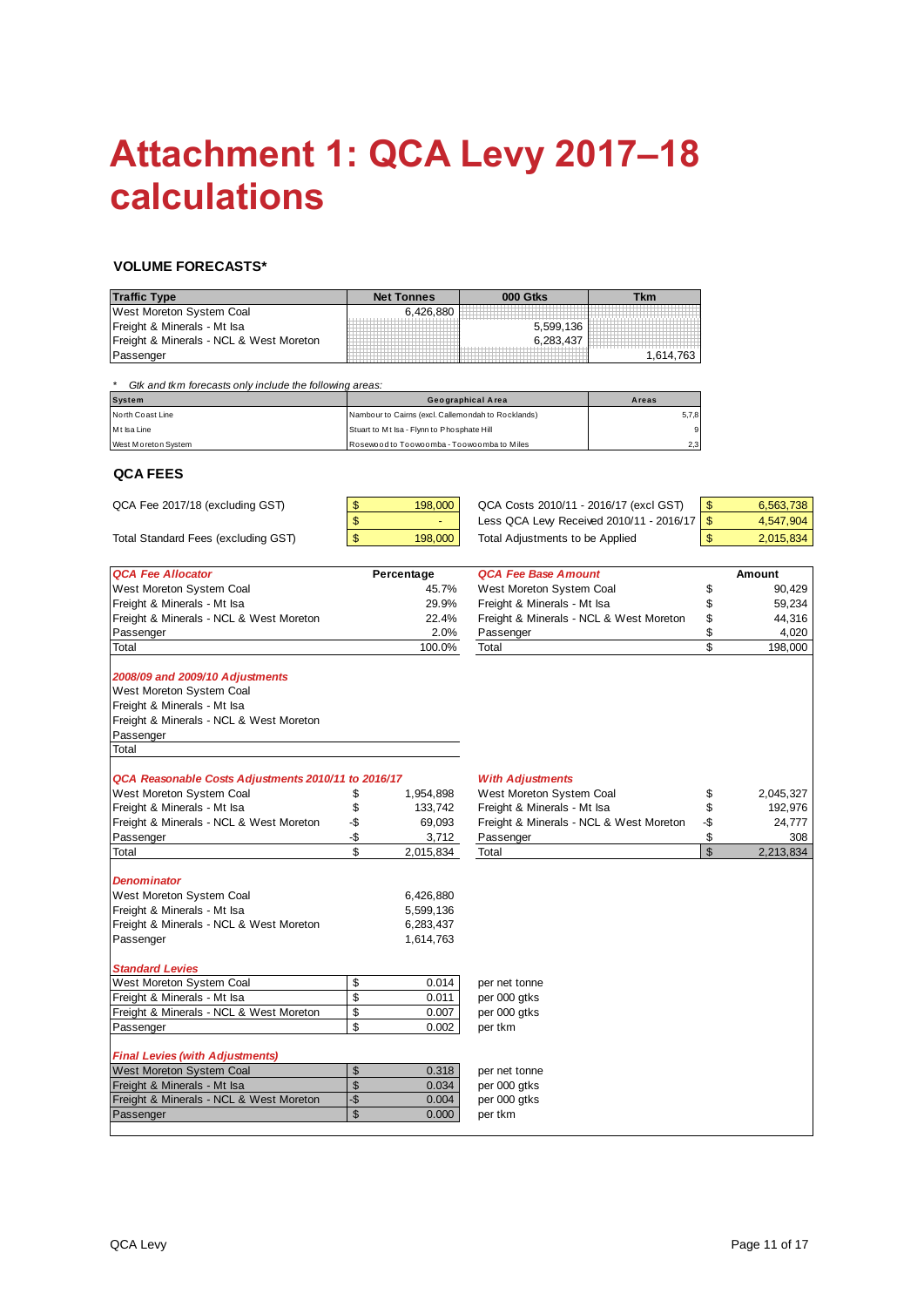## <span id="page-13-0"></span>**Attachment 2: Proposed QCA Fee allocations 2017‒18**

#### **ALLOCATION METHODOLOGY - 2017-18**

|                                   | $000$ Gtks* | Weighting |     | <b>Weighted 000 Gtks</b> | Percentage |
|-----------------------------------|-------------|-----------|-----|--------------------------|------------|
| West Moreton System Coal          | 2.136.958   | 6.0       | $=$ | 12.821.748               | 45.7%      |
| Freight & Minerals - Mount Isa    | 5.599.136   | 1.5       | $=$ | 8.398.705                | 29.9%      |
| Freight & Minerals - NCL & West M | 6.283.437   | 1.0       | $=$ | 6.283.437                | 22.4%      |
| Passenger                         | 570.015     | 1.0       | $=$ | 570,015                  | 2.0%       |
| Total                             |             |           |     | 28,073,905               |            |

\*\* Coal net tonnes and Passenger tkms have been restated in 000 gtks.

#### **ALLOCATION METHODOLOGY - 2016-17**

|                                   | 000 Gtks  | Weighting |     | Weighted 000 Gtks | Percentage |
|-----------------------------------|-----------|-----------|-----|-------------------|------------|
| West Moreton System Coal          | 2.207.516 | 6.0       | $=$ | 13.245.097        | 48.3%      |
| Freight & Minerals - Mount Isa    | 5.010.404 | 1.5       | $=$ | 7.515.606         | 27.4%      |
| Freight & Minerals - NCL & West M | 6.121.931 | 1.0       | $=$ | 6.121.931         | 22.3%      |
| Passenger                         | 548.626   | 1.0       | $=$ | 548.626           | 2.0%       |
| Total                             |           |           |     | 27.431.259        |            |

#### **ALLOCATION METHODOLOGY - 2015-16**

|                                   | 000 Gtks  | Weighting |     | <b>Weighted 000 Gtks</b> | Percentage |
|-----------------------------------|-----------|-----------|-----|--------------------------|------------|
| West Moreton System Coal          | 2.218.212 | 14.0      | $=$ | 31.054.972               | 65.6%      |
| Freight & Minerals - Mount Isa    | 6.002.679 | 1.5       | $=$ | 9.004.019                | 19.0%      |
| Freight & Minerals - NCL & West M | 6,651,663 | 1.0       | $=$ | 6.651.663                | 14.0%      |
| Passenger                         | 637.864   | 1.0       | $=$ | 637.864                  | 1.3%       |
| Total                             |           |           |     | 47.348.518               |            |

#### **ALLOCATION METHODOLOGY - 2014-15**

|                                   | 000 Gtks  | Weighting |     | <b>Weighted 000 Gtks</b> | Percentage |
|-----------------------------------|-----------|-----------|-----|--------------------------|------------|
| West Moreton System Coal          | 2.121.134 | 14.0      | $=$ | 29.695.878               | 63.8%      |
| Freight & Minerals - Mount Isa    | 5.970.711 | 1.5       | $=$ | 8.956.066                | 19.2%      |
| Freight & Minerals - NCL & West M | 7.085.202 | 1.0       | $=$ | 7.085.202                | 15.2%      |
| Passenger                         | 800.531   | 1.0       | $=$ | 800,531                  | 1.7%       |
| Total                             |           |           |     | 46.537.677               |            |

Allocation Percentages applied prior to 2014-15 are unchanged from previous QCA approvals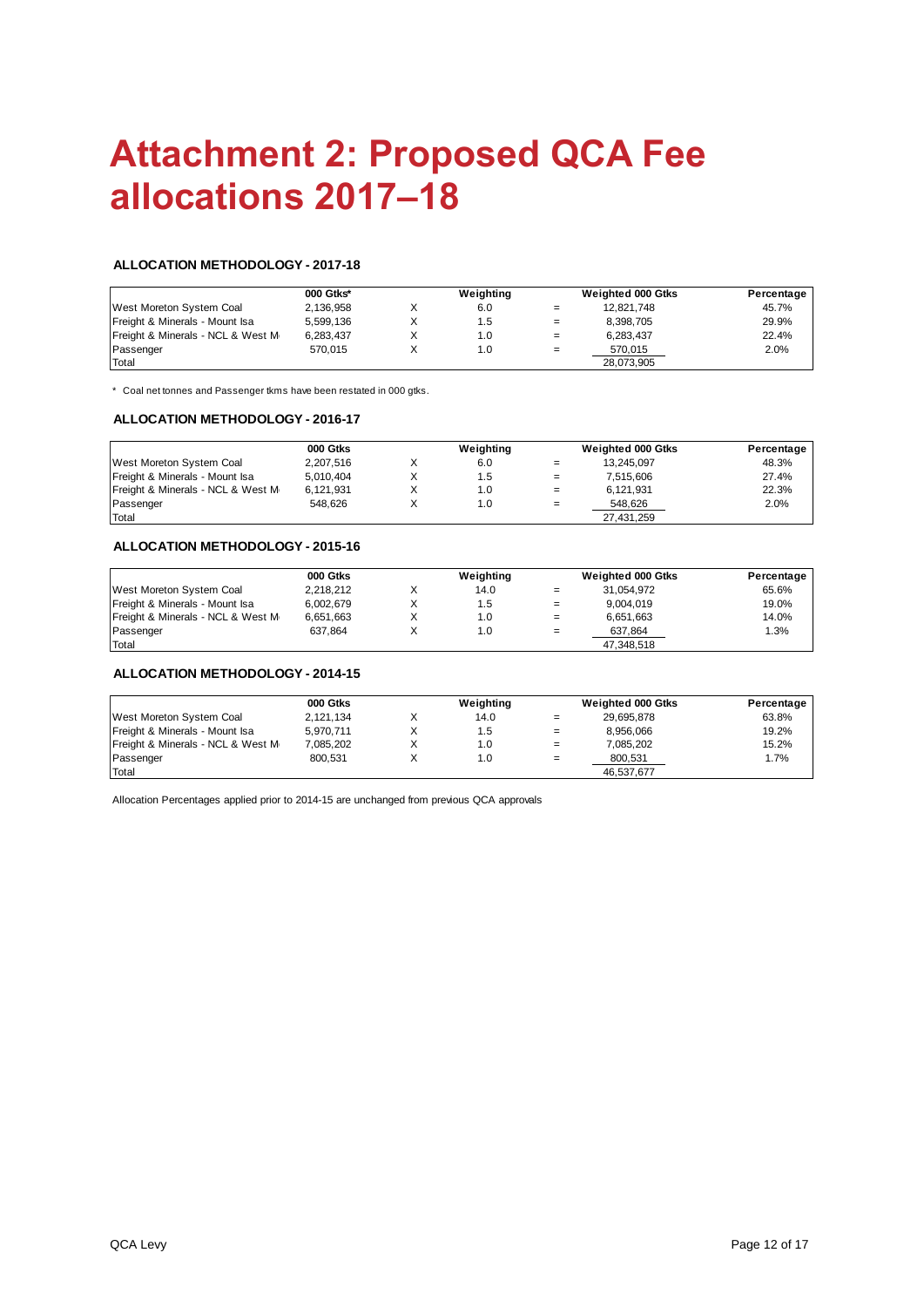### <span id="page-14-0"></span>**Attachment 3: QCA Fee reasonable cost adjustment 2010‒11 to 2016‒17**

|                                                 | 2010-11       | $2011 - 12$ | 2012-13   | 2013-14    | 2014-15                           | 2015-16                       | 2016-17   | Total                   |
|-------------------------------------------------|---------------|-------------|-----------|------------|-----------------------------------|-------------------------------|-----------|-------------------------|
|                                                 |               |             |           |            |                                   |                               |           |                         |
| QCA reasonable costs<br><b>QCA Lew Received</b> | \$368.462     | \$534.562   | \$763.748 |            | \$670.627 \$1.284.673 \$2.454.632 |                               | \$487.034 | \$6.563.738             |
|                                                 | \$128.325     | \$644.178   | \$865.610 | \$579.828  | \$836.626                         | \$760.452                     | \$732.886 | \$4.547.904             |
| Over (under) recovery                           | $-$ \$240.137 | \$109.616   | \$101.862 | $-$90.799$ |                                   | $-$ \$448.047 $-$ \$1.694.180 |           | \$245.852 - \$2.015.834 |

| Allocation Percentage                   |        | As per Previous Approved Submissions |        | <b>Revised Weightings</b> |        |        |        |
|-----------------------------------------|--------|--------------------------------------|--------|---------------------------|--------|--------|--------|
| Western System Coal                     | 32.8%  | 34.5%                                | 34.4%  | 33.5%                     | 64.4%  | 66.0%  | 52.6%  |
| Freight & Minerals - Mt Isa             | 25.5%  | 31.3%                                | 29.0%  | 27.4%                     | 19.4%  | 19.1%  | 25.6%  |
| Freight & Minerals - NCL & West Moreton | 38.3%  | 30.7%                                | 33.5%  | 36.1%                     | 15.4%  | 14.1%  | 20.8%  |
| Passenger                               | 3.4%   | 3.4%                                 | 3.2%   | 3.0%                      | 0.9%   | 0.7%   | 0.9%   |
| Total                                   | 100.0% | 100.0%                               | 100.0% | 100.0%                    | 100.0% | 100.0% | 100.0% |

#### **QCA REASONABLE COSTS ALLOCATED**

|                                         | 2010-11   | $2011 - 12$ | 2012-13   | 2013-14   | 2014-15                 | 2015-16               | 2016-17   | Total                 |
|-----------------------------------------|-----------|-------------|-----------|-----------|-------------------------|-----------------------|-----------|-----------------------|
| Western System Coal                     | \$120.808 | \$184.398   | \$262.623 | \$224.727 |                         | \$826.867 \$1.620.863 | \$256.294 | \$3.496.581           |
| Freight & Minerals - Mt Isa             | \$93.855  | \$167.580   | \$221.060 | \$183.679 | \$249.377               | \$469.950             |           | \$124.653 \$1.510.153 |
| Freight & Minerals - NCL & West Moreton | \$141.284 | \$164.190   | \$255.635 | \$242,097 | \$197.284               | \$347.173             |           | \$101.537 \$1.449.199 |
| Passenger                               | \$12.515  | \$18,394    | \$24.430  | \$20.125  | \$11.145                | \$16.646              | \$4.550   | \$107.805             |
| Total                                   | \$368,462 | \$534.562   | \$763.748 | \$670,627 | \$1,284,673 \$2,454,632 |                       | \$487,034 | \$6,563,738           |

#### **ACTUAL LEVY COLLECTED**

|                                         | 2010-11   | 2011-12   | 2012-13   | 2013-14   | 2014-15   | 2015-16   | 2016-17   | Total       |
|-----------------------------------------|-----------|-----------|-----------|-----------|-----------|-----------|-----------|-------------|
| Western System Coal                     | \$50.567  | \$205.158 | \$273.413 | \$211.148 | \$262.288 | \$240.796 | \$259.152 | \$1.502.522 |
| Freight & Minerals - Mt Isa             | \$34.636  | \$202.210 | \$276.351 | \$163.053 | \$267.940 | \$234.906 | \$200.790 | \$1.379.886 |
| Freight & Minerals - NCL & West Moreton | \$38,800  | \$215.133 | \$289.280 | \$187.647 | \$283.016 | \$259.259 | \$248.278 | \$1.521.412 |
| Passenger                               | \$4.322   | \$21.676  | \$26.566  | \$17.980  | \$23.382  | \$25.491  | \$24,667  | \$144.084   |
| Total                                   | \$128.325 | \$644.178 | \$865.610 | \$579.828 | \$836,626 | \$760.452 | \$732,886 | \$4.547.904 |

**TOTAL DIFFERENCE** *Adjustment* Western System Coal \$1,994,059 (\$1,994,059 ) & \$1,994,059 (\$1,994,059 ) & \$1,994,059 (\$1,994,059 ) & \$1,994,059<br>Preight & Minerals - Mt Isa Freight & Minerals - Mt Isa Freight & Minerals - NCL & West Moreton - 1999 - 1999 - 1999 - 1999 - 1999 - 1999 - 1999 - 1999 - 1999 - 1999 - 199<br>Passenger - 1999 - 1999 - 1999 - 1999 - 1999 - 1999 - 1999 - 1999 - 1999 - 1999 - 1999 - 1999 - 1999 - 199 Passenger - S36,279 - Samuel States - Samuel States - Samuel States - Samuel States - S36,279 - S36,279 - S36,279 **Total** \$2,015,834

*Prior Year's*

\$2,213,834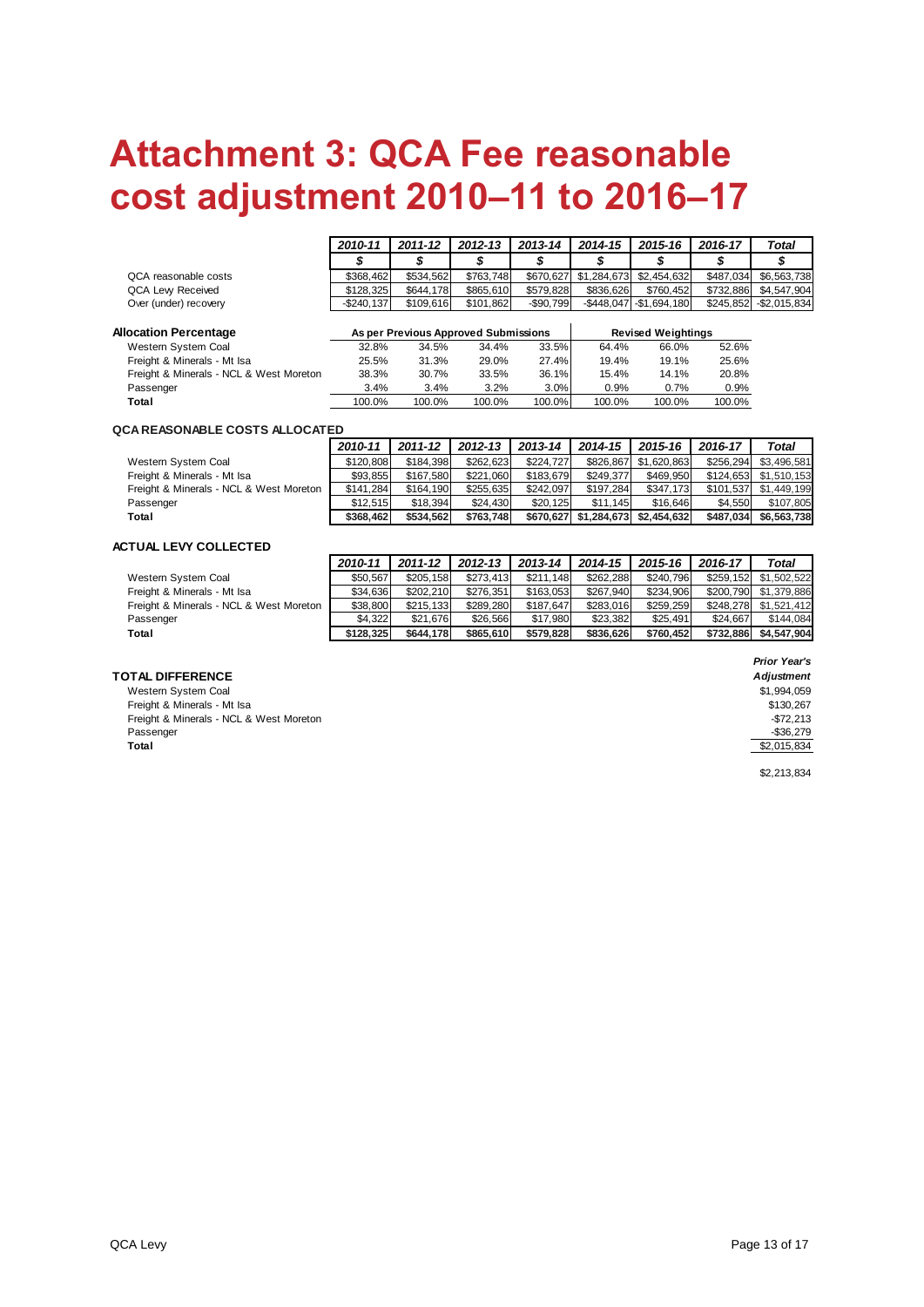## <span id="page-15-0"></span>**Attachment 4: QCA Papers supporting consideration of 2013DAU / 2015 DAU**

### **May 2014 — October 2016**

| <b>DATE</b>      | <b>PAPER</b>                                                                                                                                                                                                                                      | <b>INDUSTRY</b> |
|------------------|---------------------------------------------------------------------------------------------------------------------------------------------------------------------------------------------------------------------------------------------------|-----------------|
| May 2014         | B&H Review of the Queensland Rail (QR) West Moreton System<br>Maintenance Costs, Capital Costs (Capex), Operations Costs,<br>Depreciated Optimised Replacement Cost (DORC) for the<br>Queensland Competition Authority.                           | Coal            |
| <b>June 2014</b> | QCA Comments Paper: Queensland Rail's Western System Coal<br>Tariffs                                                                                                                                                                              | Coal            |
| August 2014      | Incenta Economics Queensland Rail's debt margin for the 2013<br><b>DAU</b>                                                                                                                                                                        | Coal            |
| September 2014   | B&H Supplementary Report - Review of the Queensland Rail<br>(QR) West Moreton System Depreciated Optimised Replacement<br>Cost (DORC) Using the Timeline of Expenditure for the<br>Queensland Competition Authority                               | Coal            |
| May 2015         | QCA Released A preliminary view: Regulatory economics<br>assessment of the proposed Western System asset valuation<br>approaches Professor Flavio Menezes                                                                                         | Coal            |
| May 2015         | Queensland Rail's 2015 DAU - Request For Comments on West<br>Moreton Network regarding reference tariff matters                                                                                                                                   | Coal            |
|                  | The topic for this paper was the Adjustment Amount.                                                                                                                                                                                               |                 |
|                  | QCA Draft Decision Papers (October 2015)                                                                                                                                                                                                          |                 |
| September 2015   | B&H Review of Queensland Rail's DAU 2015 B&H                                                                                                                                                                                                      | Coal            |
| Undated          | The economic impact of QR's proposal not to include an<br>adjustment to refund or recoup differences in tariffs: Stage 1<br><b>Report Professor Flavio Menezes</b>                                                                                | Coal            |
| Undated          | A Regulatory economics assessment of the proposed Western<br>System asset valuation approaches Professor Flavio Menezes                                                                                                                           | Coal            |
| January 2016     | Queensland Rail's 2015 DAU - Request For Comment -<br>Following Submissions On Draft Decision - 19 Jan 2016<br>Topics: Metro train path constraints; Allocation of fixed/common<br>costs tariff; Adjustment amount; West Moreton Network capacity | Coal            |
|                  | and volumes; Take or Pay; Metro tariff; Renewals; Standard<br>Access Agreement.                                                                                                                                                                   |                 |